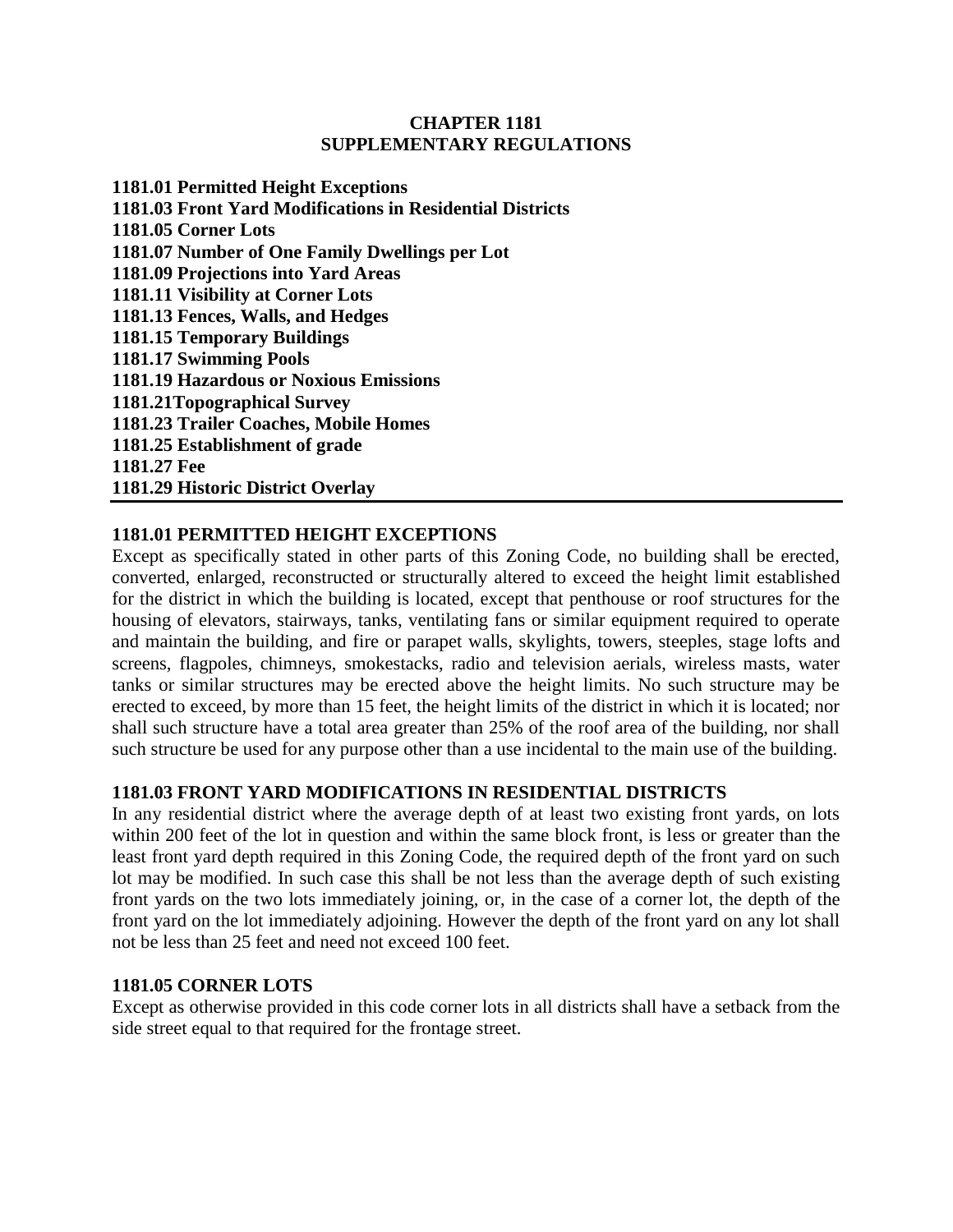# **1181.07 NUMBER OF ONE FAMILY DWELLINGS PER LOT**

No more than one single-family dwelling shall be permitted on any lot in a Residential District unless otherwise specifically stated in this Zoning Code. Every single-family dwelling shall be located on a lot having required frontage on, and access from a public street.

## **1181.09 PROJECTIONS INTO YARD AREAS**

Every part of required yard shall be open to the sky, unobstructed, except for landscaping and accessory building, in a rear yard, and except for the ordinary projections of skylights, sill, belt courses, cornices and ornamental features projecting not more than four feet. Terraces, uncovered porches, platforms and ornamental features which do not extend more than three feet above the level of the ground (first) story may project into a required side yard, provided these projections are distant at least two feet from the side, rear and front yards. An open unenclosed porch or paved terrace may project into the front yard for a distance not to exceed ten feet.

# **1181.11 VISIBILITY AT CORNER LOTS**

No obstruction to view in excess of two feet in height shall be placed along any corner lot within a triangular area formed by the street right-of-way lines and a line connecting them at points 30 feet from the intersection of the street lines, except that street trees are permitted which are pruned at least eight feet above the established grade of the roadway so as not to obstruct the clear view by drivers of motor vehicles.

## **1181.13 FENCES, WALLS AND HEDGES**

Fences, walls and hedges may be permitted in any required yard, or along the edge of any yard, provided that no fence, wall or hedge along the sides or front edge of any front yard shall be over three feet in height.

Fences, walls or hedges may be permitted along the side or rear lot lines to a height of not more than six feet above the grade in residential zones, and ten feet above the grade in all other zones, provided that at least 25% of the vertical surface of any fence or wall shall be open to light and air, that any fence, wall or hedge shall be well maintained, harmonious and appropriate in appearance with the existing character of the immediate area in which it is to be located, and not be hazardous or disturbing to existing or future neighboring uses. Informal planting may be higher than six feet. Solid walls and fences shall conform to all required setback lines for yards.

# **1181.15 TEMPORARY BUILDINGS**

Temporary buildings for uses incidental to construction work on multiple lots in the Village or for public improvement projects in the Village may be erected within the district(s) in which the work is taking place. The exact location of said temporary buildings is subject to the approval of the Zoning Inspector. However, such temporary buildings shall be removed upon completion or abandonment of the construction work.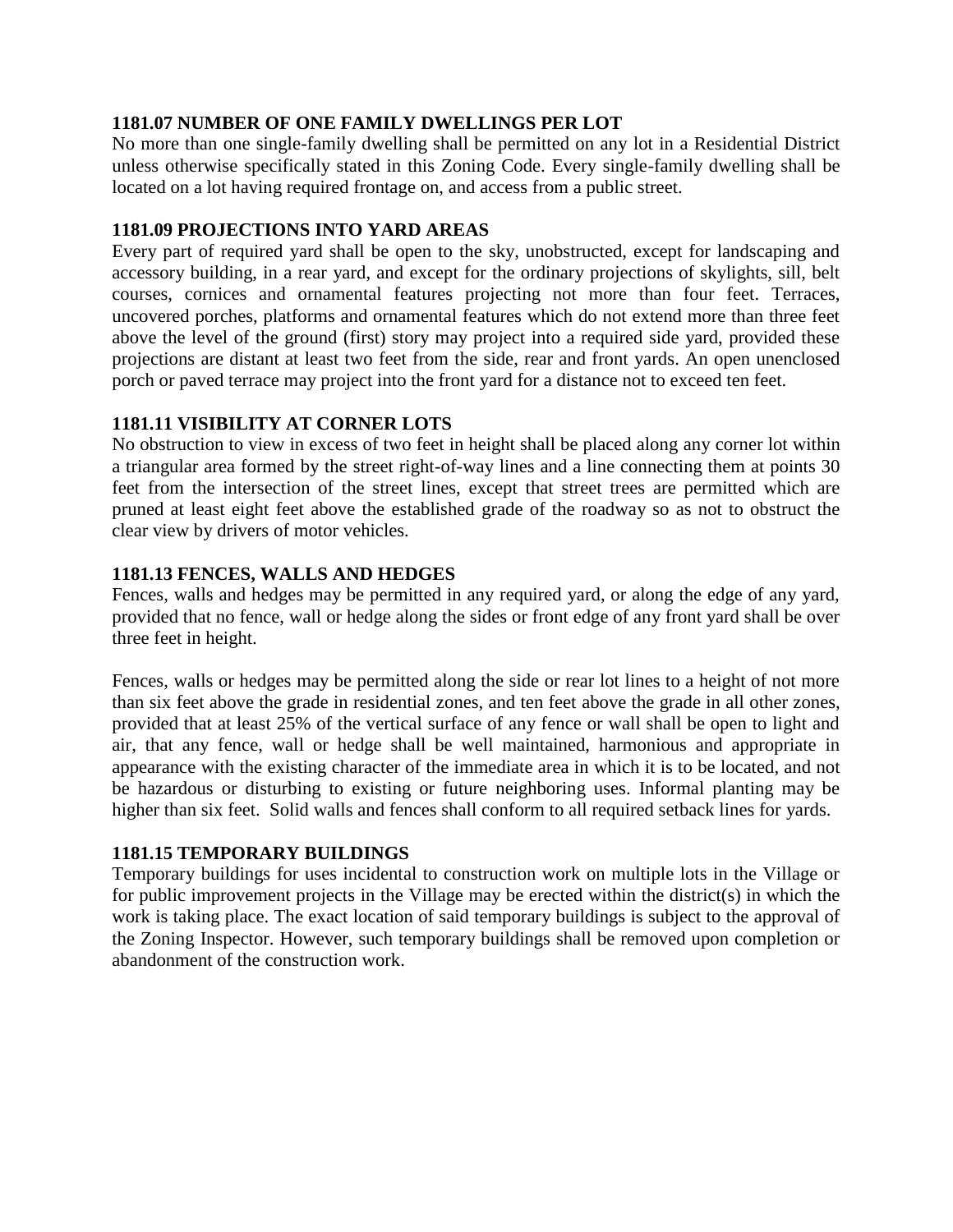## **1181.17 SWIMMING POOLS**

Public or private swimming pools shall be considered as structures for the purpose of permits and this Zoning Code and shall conform to all required yard setback lines. The construction, plumbing, electrical requirements, inspection and safety facilities, including necessary fencing, shall be regulated by the Village or Summit County building codes applicable to such pools.

## **1181.19 HAZARDOUS OR NOXIOUS EMISSIONS, ENVIRONMENTAL EFFECTS**

- (a) No use shall be permitted or authorized to be established which, when conducted in compliance with the provisions of this Zoning Code and any additional conditions and requirements prescribed, is or may become hazardous, noxious or offensive due to the emission of odor, dust, smoke, cinders, gas, fumes, noise, vibration, electrical interference, refuse matter or water carried wastes.
- (b) Regardless of any other provision of this Zoning Code, no land shall be used and no structure erected or maintained in violation of any State or Federal pollution control or environmental protection law or regulation. In the case of a new building and use, the proponent thereof shall offer satisfactory evidence to determine that the proposal will not, if effective, result in any adverse effect on the quality of the human environment.

# **1181.21 TOPOGRAPHICAL SURVEY**

(a) New Residential Dwellings

Before a zoning certificate for the construction of a new residential dwelling structure is issued, the applicant for a permit therefore shall submit to the Zoning Inspector a topographical survey of the premises upon which such building or structure is to be erected. Such survey shall be performed by a registered surveyor who shall stake out the premises and the building site by offset, and such stakes shall be caused to remain in the ground until final inspection of the buildings or structure has been completed.

(b) Additions

If the Zoning Inspector deems it appropriate when a proposed addition and/or alteration will change the present topography or if the square footage of the proposed addition will exceed the square footage of the existing structure or if the proposed addition will change the water flow between properties, then the Zoning Inspector may refer the plans for the proposed addition to the Village Engineer to determine whether a topographical survey is required.

### **1181.23 TRAILER COACHES, MOBILE HOMES**

Trailer coaches and mobile homes used or intended to be used for residential purposes and trailer parks shall not be permitted in any zoning district.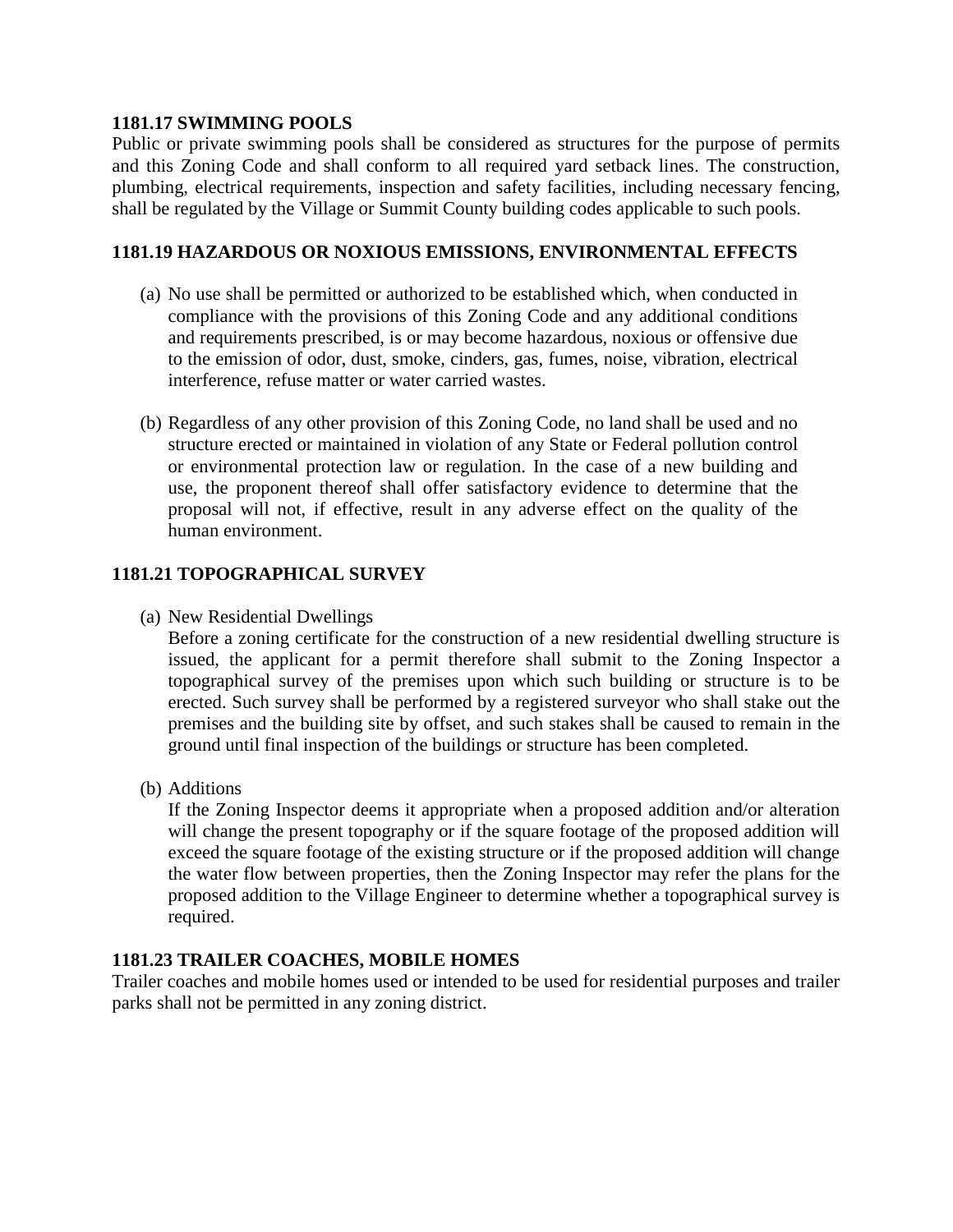#### **1181.25 ESTABLISHMENT OF GRADE**

Before issuing a zoning certificate for the construction of a new residential dwelling, the Zoning Inspector shall request the Village Engineer to establish a grade for such building or structure. After a building permit has been issued and construction commenced, but before proceeding beyond the completion of the pouring of footers for such building or structure, the Zoning Inspector shall request a further inspection by the Engineer. The Engineer shall at such time determine whether such footers have been constructed in accordance with the established grade. The Zoning Inspector shall not permit continuation of construction beyond the pouring of footers for any building or structure until the inspection has been made and the construction approved by the Engineer.

### **1181.27 FEE**

The fee for the review of the topographical survey and inspections shall be established by Council and shall be collected by the Zoning Inspector prior to the issuance of a zoning certificate.

### **1181.29 HISTORIC DISTRICT OVERLAY**

The purpose of the Historic District Overlay is to regulate new construction, additions or renovations to existing historic buildings in the Historic District of the Village **(INCLUDING PROPERTIES ZONED COMMERCIAL HISTORIC)**. These regulations apply to existing buildings constructed in whole or in part prior to 100 years (e.g., 1915 if adopted in 2015) from the date of adoption of this Ordinance. These regulations also apply to new buildings constructed after the adoption of this Section. Existing non-historic buildings (less than 100 years old) may be renovated and expanded using materials, styles and architectural details consistent with the existing building design. The regulation and guidelines in this Section are based on a 2014 study conducted by the Village Planning Commission and adopted in September 2015.

- (a) The following applies to all historic homes that are at least 100 years of age and located within the Historic District of the Village **(**as identified on the Official Zoning Map of Richfield) and within the Commercial Historic Zoning District. The Historic District boundaries were created by Village Council in February 1995 by Resolution 62-1994.
	- (1) Style of Buildings: The style of buildings shall be compatible to or match the building styles of the historic structures existing within the Richfield Historic District which is substantially "Western Reserve" in character made up of primarily Federal, Greek Revival and Colonial Revival (Georgian) styles. Other historic styles evident in the district include: Queen Anne, Italianate and Vernacular (Victorian and Stick).
	- (2) The distinguishing original qualities of an historic building or structure shall not be destroyed. The removal or alteration of any historic materials or distinctive architectural features shall not occur whenever possible.
	- (3) Existing houses which are converted to commercial uses shall retain the residential character and general construction design of the period of the structure.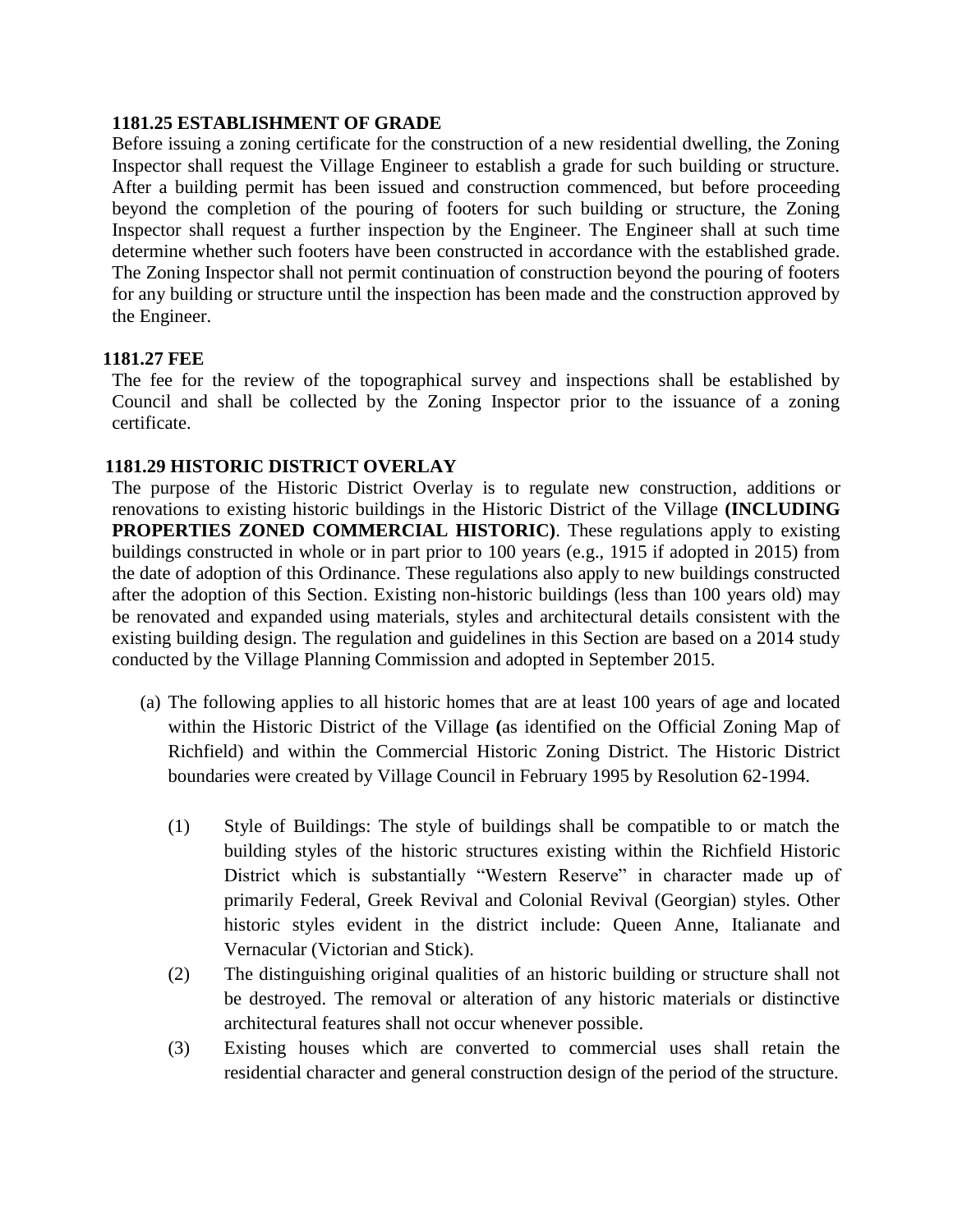- (4) The design elements of a building addition shall match the design elements of the principal structure, in particular, building materials and color, rooflines and shapes, and window proportions and alignment.
- (5) The scale of an addition shall be compatible with the principal structure and surrounding structures and context.
- (6) Original materials shall be repaired, restored and reused whenever possible. Original materials shall not be removed or covered whenever possible. Where necessary, missing or deteriorated materials shall be replaced with appropriate recycled or new materials, which match the original as closely as possible.
- (7) Building form: The building form shall be rectangular or a series of attached rectangular forms of 1 story, 1.5 story or 2 stories in height.
- (8) Additions and wings: Attached wings shall be at 90 degrees to the main structure and typically of a lower height in stories and/or roof peak. For example a two story main building might have a 1.5 story side addition and a 1.5 story structure might have a one story addition or multiple additions. The typical form would be a "T" or "L" floor plan, but may have additional wings in "I" or "H" forms.
- (9) Roofs: Roofs of buildings shall generally be in gable form with a front or side orientation. In the case of multiple wings, the gables would be combination of side and front gable forms. Typically the addition roof gables are lower than the gable of the main structure due to the lower story height of the wing additions. Hip form roof can be an acceptable alternative roof style.
- (10) Building Details: Building details shall include those elements that are appropriate to the style of the structure to embellish the structure and promote the historic nature of the district. The elements to be included depending upon style are: deep cornices under gable ends and eaves, cornice returns (open pediments) or full pediment gables, pedimented window and entrance door frames, multi-pane windows with appropriate muntins, millwork, cornice brackets, railing and porch spindles, entrance features including porches or pilasters, entablature and/or side lights, fanlight windows or vents.
- (11) Windows: Windows shall be double hung with panes of one over one, two over two or six over six depending upon the style of building. For example the Federal and Greek Revival would generally have six over six panes or more. Windows should be equally and symmetrically spaced across the entire front façade and side facades visible from a street. Second floor windows should be inline and evenly spaced to match the window pattern on the first floor. There should be no blank wall visible from the street without a consistent pattern of window openings. Windows shall have side moldings and lintels which may be pedimented depending on building style. Windows can have shutters if appropriate to the building style. If shutters are used they shall be provided for windows on both the front and sides of the building. Shutters, if installed, shall be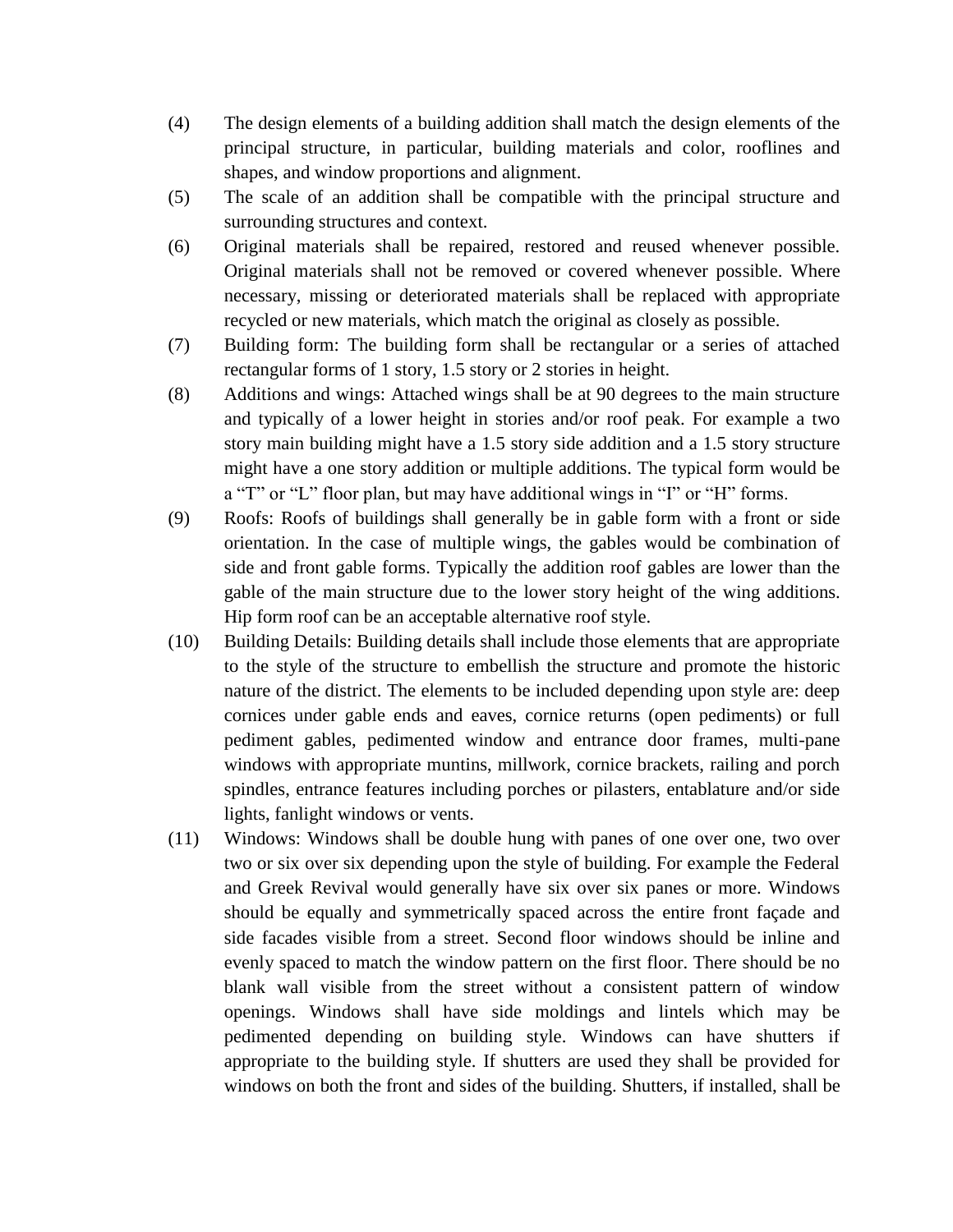sized to match the width and height of the windows so they are in the same dimension as one half the width of the window opening and the full length of the window opening.

(12) Building Materials:

Walls: The materials for facades shall generally be horizontal siding in wood clapboard or fiber cement board to appear as clapboard. Depending on the building style, Victorian shingle siding (such as fish scale or square) can be used as a secondary material. Architectural vinyl (thickness equal to 0.046" or greater) to duplicate wood clapboard and shingles can also be used. Red fired-brick and stone may also be used for building facades.

Trim Materials: Trim material shall be wood or fiber cement board simulating wood. Molding, brackets, cornices, spindles and railings should be wood or synthetic material (such as rigid PVC) simulating wood details.

Window Materials: Windows shall be constructed of wood, vinyl or metal clad wood, full vinyl or fiberglass.

Roof Materials: Roofs shall be limited to shingles including asphalt, architectural fiberglass, slate or synthetic slate and standing seam. Shingle roofs should be black, grey or a dark color such as dark brown or dark green. Standing seam roofs shall be limited to greys, browns, dark green or a pale green simulating a copper patina color.

- (13) Façade colors: The primary color on building facades shall be white, if siding is used. Alternative colors can include grey or earth tones (including beige, cream, yellow, ochre or tan). In addition, Vernacular, Victorian, Stick and Italianate styles may included dark colors such as green, blue and ochre. Brick facades shall be in standard red fired-brick to match the existing brick in the district.
- (14) Trim colors: Trim shall be complimentary to the building main color and is typically white or black in the case of traditional Western Reserve styles. In addition earth tone colors (including beige, cream, yellow, ochre or tan) can be used as well as contrasting colors in the case of a Vernacular Victorian building style. Shutters if used shall be black or a dark color such as dark green or a dark earth tone. Vernacular and Victorian style may include two contrasting colors in shutters, doors and trim.
- (15) Garages: Garages were not part of historic homes until the beginning of the last century and afterwards automobile garages were detached until mid-century. Garages and especially garage doors should not be seen as part of the main building. Garages shall be detached (in the rear of the house) or attached such that the entrance doors are on the rear or side of the building not facing the street. Any walls of an attached garage shall appear as an integral form of the building with identical siding material, colors and have evenly spaced windows matching the style and spacing of the remainder of the house. No garage doors of an attached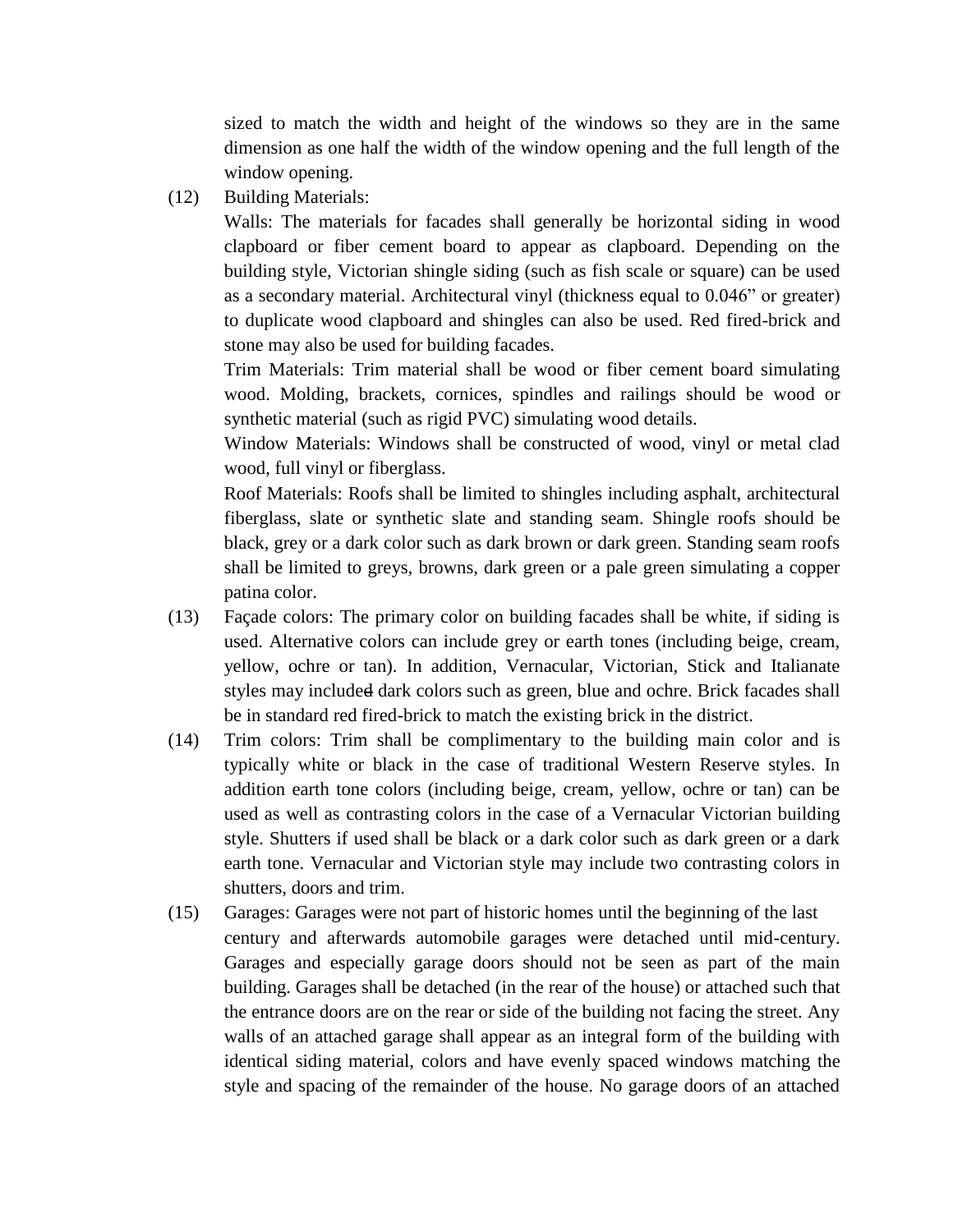garage shall face the street on the front façade of the building. On a house on a corner lot the garage doors may face a street on the side street or side wall of a building. In general, accessory buildings shall be compatible in design and material as the main structure.

- (16) Lighting: Lighting shall be human scale and compatible with the architectural period of the home. Lighting shall not produce glare and unnecessary diffusion onto adjoining properties.
- (b) The following regulations and guidelines apply to institutional or other large non-single family buildings in the residential portions of the Historic District.
	- (1) All new construction, building renovations and additions shall be compatible with and contribute to the historic character of the district.
	- (2) Buildings shall promote the "Western Reserve" style and limited to Federal, Greek Revival and Georgian (Colonial Revival) styles of building. The current institutional buildings in the district all fit this description and while large in area are primarily low in impact due to their typical one-story height, vast land areas and mimicking the historic styles.
	- (3) The percentage of building footprint to land area shall be no more than that found on residential properties at 15% building coverage for one-story buildings and 10% for a two-story buildings.
	- (4) Buildings shall be limited to no more than two-stories in height and preferably one-story in height due to the roof heights required for a larger building footprint. Large buildings should have lower one-story wings or additions in order to reduce the perceived mass of the building and incorporate a primary design of the Western Reserve style.
	- (5) Building setbacks shall be not less than 100 feet from a public street and not less than as may be required for a Conditional Use in Section 1173.09.
	- (6) Roof forms shall be limited to gable roofs with deep cornices and finished in shingles (colors of black, grey or a dark color such as dark brown) or standing seam (colors limited to grey, dark brown, dark green or a pale green simulating a copper patina color.
	- (7) The materials used shall be high quality and primarily faced in red fired brick especially on the street façade. A secondary material can include clapboard siding, stone, or synthetic wood or stone.
	- (8) Windows should be federal style windows and details with multi-paned (6 over 6 or greater) evenly and symmetrically spaced around the entire perimeter of the building, where practical.
	- (9) Entrances shall have substantial features such as porch, porte-cochere, or entrance with pilasters, entablature, side-lights and/or pediment.